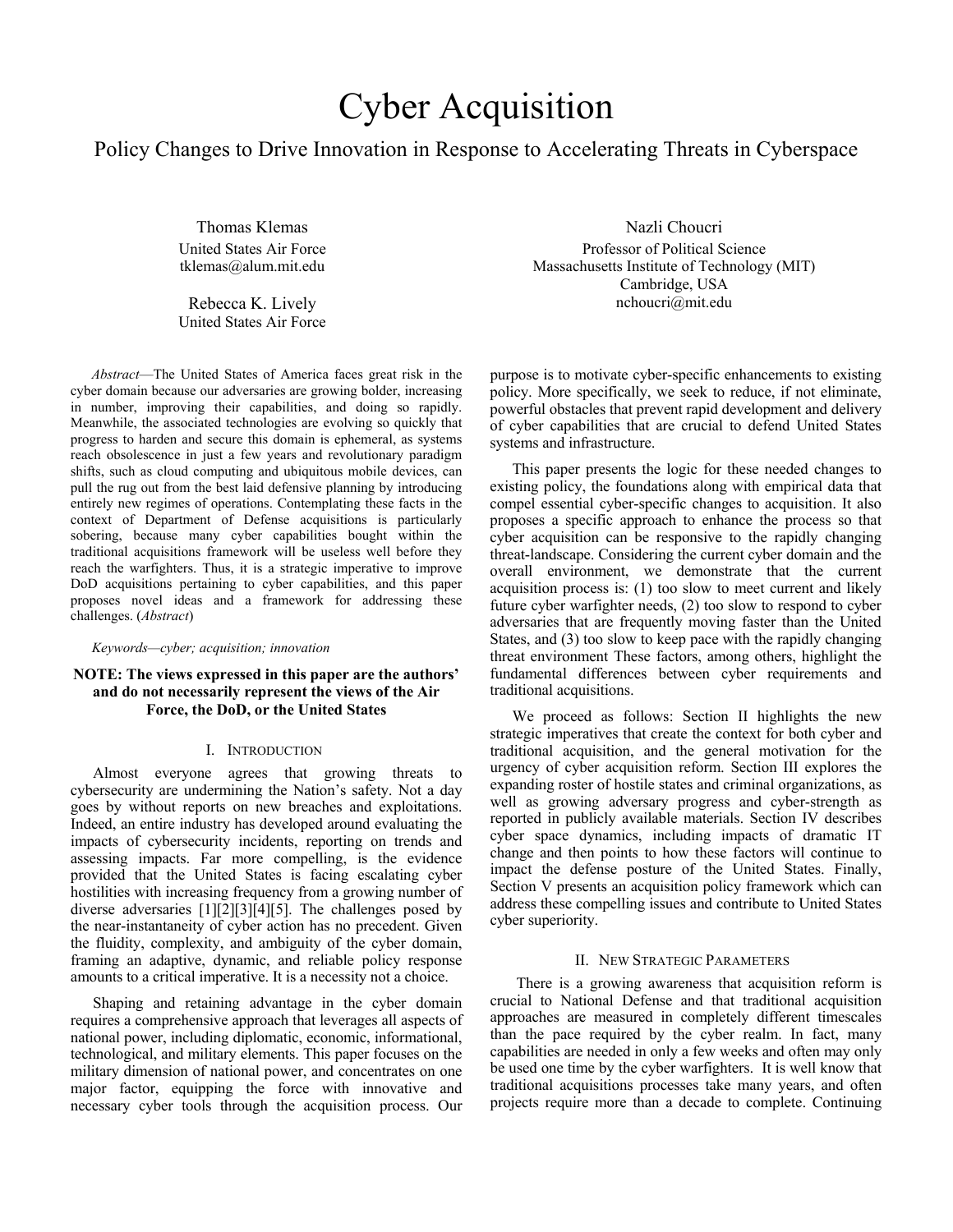attempts to streamline the acquisition process [6] are only targeting improvements that result in a 5-7 year process. Thus, based on this simple timeline analysis, it is evident that the traditional processes, even if improved, will not be sufficient to acquire innovative cyberspace capabilities.

In 2016, the DoD disclosed that the median duration for Major Defense Acquisition Programs was more than 6.9 years. However, for Major Automated Information Systems life cycles had a median of 5 years for programs before 2009 and only 3.2 years for programs after 2009 [7]. If useful lifecycles are 3.2 years but acquisition timelines are (optimistically) 5-7 years, the mismatch of acquisition process to useful life is obvious and virtually guarantees the military will be equipped with 3 to 4-year-old cyber capabilities on the day that they are fielded. As a result, the military will be forced to utilize increasingly inferior capabilities. All of this is embedded in the very reality of a process shaped by criteria other than time. More to the point, it sheds a dim view of a situation seen through the lenses of very basic timeline analysis.

"America's military has no preordained right to victory on the battlefield [8]." This is especially true in the face of "rapid technological changes" and an environment where inter-state competition, rather than terrorism, is the primary threat to US National Security [8]. Thus, "[t]his is truly a period in history in which we are falling behind if they are merely holding our position in the overall movement to forge new capabilities [9]." However, existing acquisition processes were designed to develop war fighting systems that sometimes last for decades. They were not designed for any features of the cyber domain, nor for the near-instantaneous properties of cyber decision and action. For the most part, cyber power rests on speed and agility not on longevity. A number of US airplanes have been operating for more than 40 years, an extreme example being the Boeing B-52, which may survive past 100 years [10]. Cyber capabilities stand, in stark contrast, with lifespans of weeks, months, or at most a few years—often only persisting that long through frequent upgrades.

#### III. ACCELERATING THREATS

The current intensity of cyber incidents and sophistication of advanced cyber threats is a defining feature of the 21st century, and barriers to effective defense are high [1][2][3][4][5]. As a direct result, there are mounting demands on US cyber forces. Additionally, new malicious activities cause features of the cyber domain to change and sometimes raise a need for new tools, new skills, and new training. In this section, we will substantiate that the cyber adversaries challenging the United States today are well resourced and are increasing in number, constantly striving to improve and diversify their capabilities, growing bolder, displaying a high degree of freedom of action, and perhaps out-pacing the United States in some regards.

A brief overview of cyber history, including recent malicious activities, intrusions, and responses, is necessary to provide context, justify the principal motivational elements, and distill key insights that will guide discussion, and substantiate the proposed approach. Especially relevant is the fact that many of our adversaries are not hampered by an

acquisition process anchored in institutional and historical experience and resistant to rapid adaptation to changing circumstances. Two of the countries that represent the greatest overall threat to United States interests -- Russia and China - seem to display a remarkable level of hostile cyber intent. The progression of Microsoft Cloud Azure Service reports [1][4][2] from 2016 to 2018 suggest a noticeable escalation in malicious activities on the Microsoft Cloud virtual machines that seem to originate from Russian IP addresses. The 2018 data reported almost a 16% rate of the total incoming attacks that seem to originate from Russia, up from previous levels below 10%.

We have learned the surprising extent of Russian moves to interfere with US elections, signaling an elevated degree of the Russian intelligence intent to penetrate and influence civil society. The Office of the Director of National Intelligence released [3] which described some of the national intelligence analytical assessments regarding Russian interference in the 2016 elections. The analysis indicates that the campaign was well coordinated and financed, consisting of operations organized by the General Staff Main Intelligence Directorate (GRU), which included exfiltration of a significant quantify of data from the US Democratic National Committee, and leveraged internet trolls from the Saint Petersburg-based Internet Research Agency (IRA), a close Putin ally with ties to Russian Intelligence. These activities highlight the growing "grey zone" behaviors of state actors who take actions below the international law threshold which would permit a kinetic military response [11]. All was done without the use of one single bullet or the loss of one single life. An adversary has unilaterally changed the "rules of the game" and made the civil society its operational target.

Beyond election interference, there has been an alarming set of other significant cyber activities that appeared to originate from the Russian Federation during the past several years. Here we summarize just a few of the more prominent incidents, referenced from the Center for Foreign Relations data set [3]. In March 2015, Ukrainian officials were targeted by cyber espionage attempts. In September 2016, the World Anti-Doping Agency (WADA) computer systems were compromised and data was leaked regarding athletes in the 2016 Rio Olympics, presumably in response to the previous WADA report that outlined systematic Russian use of performance enhancing substances during the 2014 Sochi Olympic Games. Shortly thereafter, several US think tanks, focused on international relations and national security, were targeted by compromise attempts. In July 2017, the "NotPetya" malware encrypted data in numerous European, Australian, and United States organizations, to disrupt financial operations (tax filings). During early 2018, numerous actions targeted winter Olympic sports entities, following the ban of Russian Winter Olympic athletes. Also, during this period, several spear phishing attempts appeared to target a European defense agency and several foreign ministries.

Despite the prominence and targeting of Russian malicious activities, Chinese actions have also been prolific during the past several years. The same Microsoft Cloud Azure Service reports [1][2][4] referenced above found that almost 33% of all malicious activities on its virtual machines came from IP addresses in China in 2018, a dramatic upswing in activity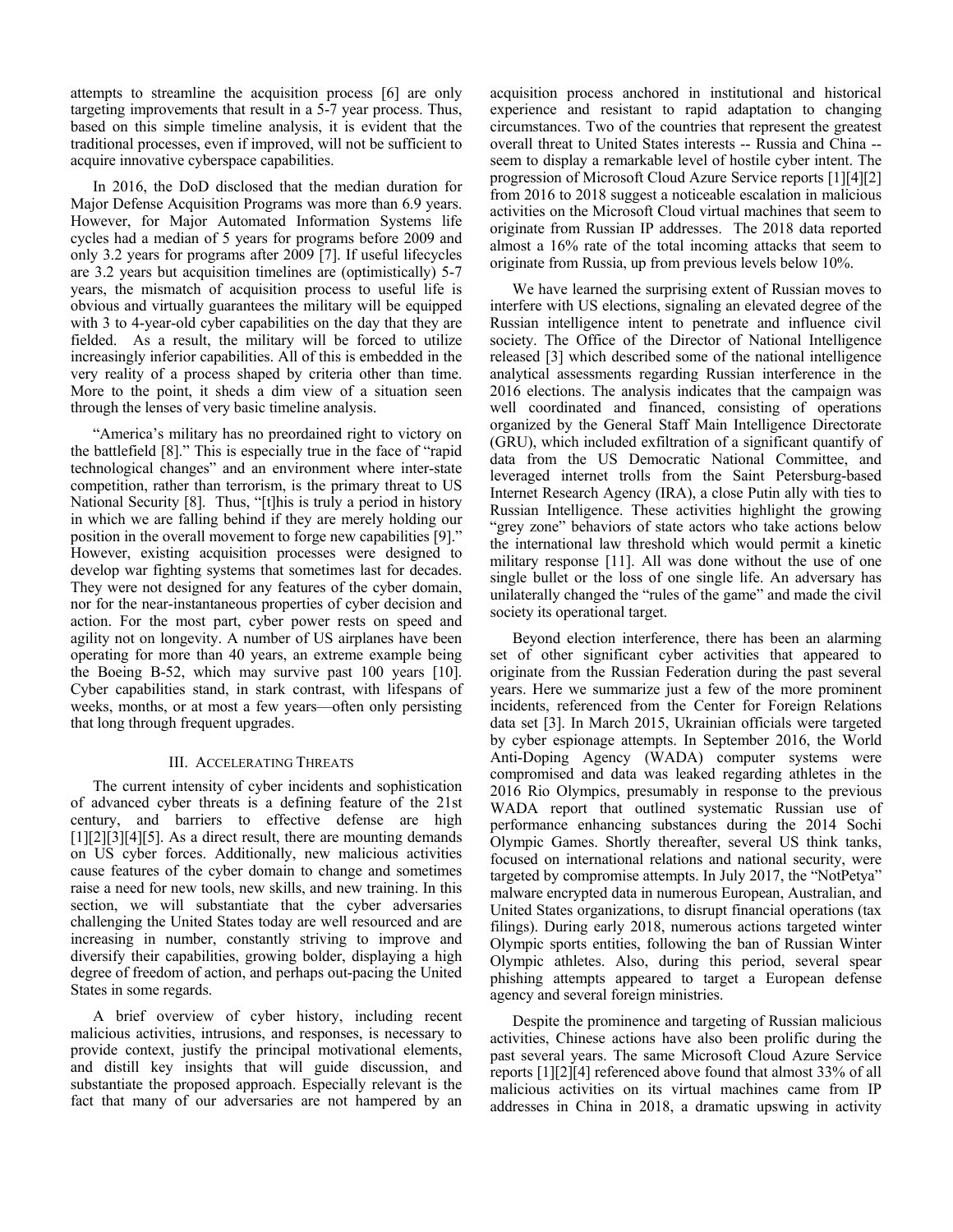from 2016 and 2017 and an indication of targeted aggression. Considering only virtual machines that were penetrated, 54% communicated with IP addresses in China. While IP address attribution is not definitive, these statistics do suggest actors in Russia and China are principal cyber adversaries. China state exploits, concentrating on business and industry have gained considerable notoriety. China has been rapidly growing its cyber operational capabilities. Especially important is the rapid rate of cyber skill development in a government-controlled labor force. A new social credit system introduced in China – whereby citizens are observed and rewarded for good behavior -- all but assures almost total knowledge, and potential control, by China over its citizens and facilitates the possibility of government-controlled crowd-sourced activities [12][13].

The Council on Foreign Relations incident data set [3] contains at least 85 major cyber incidents attributed to China since 2006. The incidents described in this section are just a few of the more recent activities linked to China and the Chinese government. In April 2017, an operation called Cloud Hopper, tried to penetrate internet service providers to access customer data in 15 countries, including the United States [15]. The global scope of this activity suggests the deployment of a significant level of resources. Notable for the use of multiple types of malware, including Remote Access Trojans and Microsoft file signatures, this campaign employed targeted phishing utilizing Microsoft Office documents that contained modifications to exploit system vulnerabilities and leveraged hundreds of variations of malware and customized open source tools to exfiltrate data, even compressing and encrypting the data to avoid detection.

The variety, customization, and diversity of techniques employed by China establish it as a very advanced threat actor. In October 2017, another group referred to as Bronze Butler, staged numerous hacks targeting industry, manufacturing, and infrastructure in Japan, South Korea, Russia, and even entities within China, apparently for espionage purposes [16]. This group demonstrated advanced techniques, including development of custom malware, elimination of traces of infiltration, and encryption of command and control communications. In June 2016, government systems and critical infrastructure were targeted within Myanmar, the United States, Canada, South Korea, Singapore, Germany, and India [17]. After that, in October 2017, entities associated with maritime industry were targeted within Asia, the United States, the Philippines, and Hong Kong. Then in November 2017, hackers from a Chinese internet security company attempted to steal trade secrets from Trimble, Siemens, and Moody's Analytics [18]. The Internet security company associated with the hacking has been linked closely to the Chinese People's Liberation Army and is believed to receive state sponsorship for its activities. The intent in all but one of these cases appeared to be espionage and theft of intellectual property, signaling key differences between the Russian and Chinese actions during this period.

The news has been so saturated with discussion of Russian election interference and Chinese cyber technology espionage activities that it is easy to overlook other incidents. However, recent history is replete with mounting reports of North Korean and Iranian intrusions, as well as other nation states. The

Council on Foreign Relations incident data set [3] listed more than 20 incidents that gained news attention that were attributed to Iran between 2010 and 2018, 7 of which were between 2017 and 2018 alone. Additionally, about 20 between  $2017$  and  $2018$  alone. incidents were attributed to North Korea between 2009 and 2018.

Perhaps slightly below the radar, Iran has been quite active. In March 2018, it was discovered that almost 150 US universities, and a similar number in over 20 other countries, had been compromised as part of malicious activity by the Mabna Institute, an entity believed to have ties to the Iranian National Guard [19]. In June 2017, Iranian linked hackers attempted to infiltrate and compromise email accounts of British parliament members [20]. Investigations revealed that hackers gained access to 30 accounts of more than 9,000 targeted. This event was noteworthy, more for its boldness than its sophistication. In July 2017, Iran targeted universities, defense industry, and IT companies in Germany, Saudi Arabia, Israel, Jordan, and the United States [21]. This intrusion was notable for the diversity of techniques employed to achieve its objectives and introduction of custom tools, although the hackers were noisier than normal for advanced threat actors which accelerated detection and response.

A few months later, in November 2017, another event, labeled "Muddy Water" [22], promulgated by a group known as Unit 42, targeted numerous Middle Eastern nations with the apparent goal of espionage. The techniques employed did not seem to display tremendous diversity and leveraged open source tools but did evolve over time. However, these intrusions featured documents that were delivered to the targets and designed to entice the users with customizations related to their geographic, region or relevant organizations. Even more nefarious, in many cases, actual documents were stolen from compromised accounts, modified to introduce malware, and sent onwards to additional targets that were already expecting the original document.

Significant activity during the past few years also appears to originate from North Korea. In February 2018, the Center for Foreign Studies data set cites several such actors. One, known as Group 123, targeted South Korea [23]. This actor initiated numerous campaigns that received publicity: "Golden Time", "Evil New Year", "Are you Happy?", "Free Milk", "North Korean Human Rights", and "Evil New Year 2018". Prominently featured in this campaign were spear-phishing with maliciously modified documents. Another well-known example, "WannaCry" was ransomware that struck hundreds of companies around the world in May 2017, causing about \$4 billion in losses [24][25]. This activity exploited a known and patched vulnerability for Windows, but over 200,000 unpatched systems were still affected. Additionally, in September 2017, hackers targeted United States Electric companies with an apparent objective of early stage surveillance [26]. Many of the actions attributed to North Korea seem designed for disruption (warning) or to show national determination, build wealth by theft or fraud, or espionage. Clearly, the activities demonstrate a boldness that usually accompanies impunity.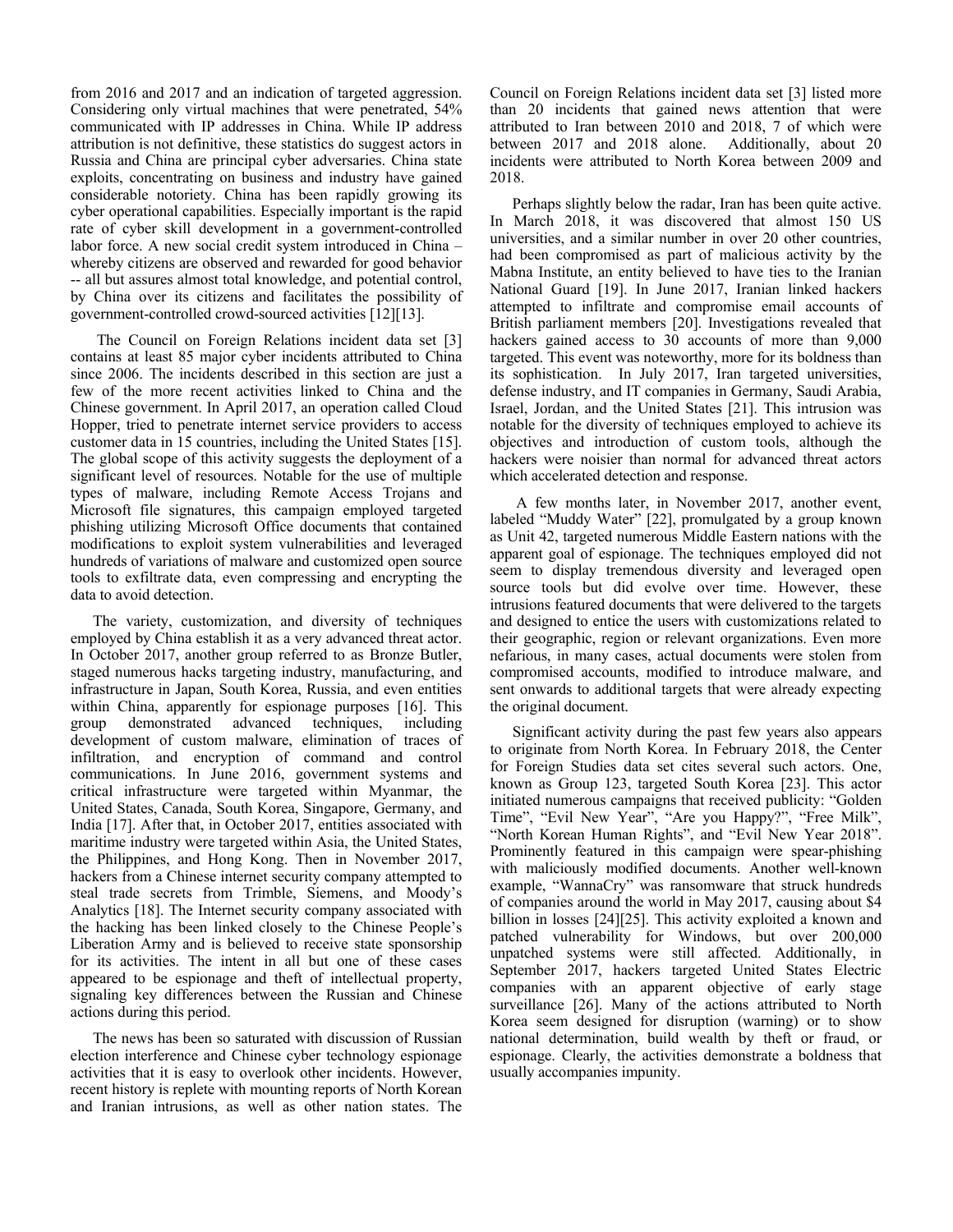Overall, Russian, Chinese, Iranian, and North Korean attributed cyber aggression all exhibit a pronounced freedom of action buttressed by advancing capabilities, enabling the increasingly complex scenarios demonstrated by these countries. On balance, the cyber domain appears to be a great leveler, emboldening states [1][2][3][4][5] and freeing them from limitations in kinetic capability. To all of this we must add the rapid growth of cyber crime and potential asymmetries inherent to cyber that suggest how many non-state actors can pose significant threats to national security. In these situations, the clear advantage of the aggressor, and the significant stresses placed on the defense cannot be denied.

This record of threat actors and cyber intrusions constitute powerful evidence of growing cyber needs that reinforces the disparity between those cyber needs and acquisition process timelines. This disparity amounts to a massive opportunity cost in the form of an institutional handicap imposed on warfighters and corroborates the notion that the current acquisitions process is not providing US cyber warriors the resources they need to maintain superiority over adversaries. More to the point, it is creating powerful constraints, potentially crippling the effectiveness of the cyber force. But there are added factors that reinforce this corroboration.

### IV. UNRELENTING CYBER TRANSFORMATION

In cyberspace, as in most competition spaces, having a faster pace of advancement is an advantage. But in the cyber domain, the speed of innovation coupled with rapid procurement is far more than an advantage—it is a matter of basic survival. The United States has long been a leader in advanced technology. If others countries develop new, advanced capabilities faster or implement them more efficiently, we will find ourselves in dire circumstances. It goes without saying, in order to succeed in a sword fight, when your opponent strikes a blow, you must be at least fast enough to dodge or parry the blow in *real* time and have the requisite speed to respond or counter attack. At a minimum, you should not be equipped with a heavy, cumbersome, and blunt sword, or no sword at all.

To serve as a suitable analog for the cyber battlespace, the sword fight example must be extended so that both the swords and the fight environment are also continually changing, to account for the constant and rapid evolution of cyber tools, networks, and computer technologies. Risks are amplified dramatically by the speed at which the cyber environment evolves, the frequency of security vulnerabilities, and the degree of asymmetry that is possible in the cyber realm. In fulfilling its cyber missions, the DoD must not only protect against malicious activity but also account for the rapid technological changes and equip cyber warriors with powerful capabilities that will provide leverage in battle.

There are numerous technology-based paradigm shifts at this time. Cloud computing serves as an example of the speed at which the cyber environment is changing, it represents a dramatic paradigm shift with impacts on cyber security. Prior to the 2000's the term "cloud computing" was not even used, but more than \$33B were spent on cloud services in the year 2015, making it the most expensive category in IT spending for

infrastructure [27]. Mobile device computing has also exploded [28]. Almost 95% of Americans own a cellphone and the smartphone ownership has increased from 35% in 2011 to 77% in 2018, according to the Pew Research Center study. Correspondingly, mobile device vulnerabilities have also risen, as malicious actors attempt to exploit the mobile devices, connections to internet, connections to peripherals, and organizational infrastructure.

Clearly, many, if not most, of the activity noted in section III and the technological transformations described early in section IV bear directly on national security. And, more change is on the horizon with advances in artificial intelligence and quantum computing. Thus, it is incumbent on the DoD to remain at the edge, if not transcend, the current frontier of cyber capabilities to defend against and even respond to cyber-enabled aggression. To address the cyber domain, section V will explore alternative acquisition constructs that have demonstrated success and explore other approaches.

#### V. ENHANCING CYBER ACOUISITION

This paper demonstrates that many factors, including warfighter needs, adversary progress, and rapid environmental change, demand a faster cyber acquisition process. General George S. Patton is often quoted as saying "a good plan violently executed now is better than a perfect plan executed next week." General Patton's demand for strong and immediate progress, is particularly apropos for cyber security. For the United States to simply keep up with cyber change is insufficient. We must lead, developing cutting edge technology and approaches, despite the break-neck speed of cyber environmental dynamics, because this is the only way to ensure the US maintains superiority over our adversaries. The only way to achieve the required advances is to address the acquisitions shortcomings. Thus, it is imperative that the United States adopt an approach suitable for rapid cyber acquisition that addresses operational needs.

The previous sections substantiate that cyber needs, posed by the existing environment and threats, mandate a much shorter life cycle than other capabilities. This section will present recommended policy changes intended to enable cyber acquisition to meet the cyber warrior needs. While cyber is not the only acquisition category in which the warfighter needs outpace the existing acquisition constructs, cyber is at the shortest extreme of the acquisition needs time scale. Accordingly, cyber acquisition is a useful case study for acquisition approaches designed to meet cyber needs.

There is no dispute that the current federal acquisition system is too slow, especially for cyberspace capabilities. DoD leadership has mandated change, Congress wants to see change, and it seems the DoD is taking steps to enact change. Reference [29] makes this imperative clear—we must "[d]eliver performance at the speed of relevance." However, despite the clear impetus for change, it is difficult to determine how best to change. With a system as complex as the federal acquisition system, it is challenging to identify the root cause (or root causes) of the problems. Indeed, over three-hundred studies have been completed in the last three decades [30]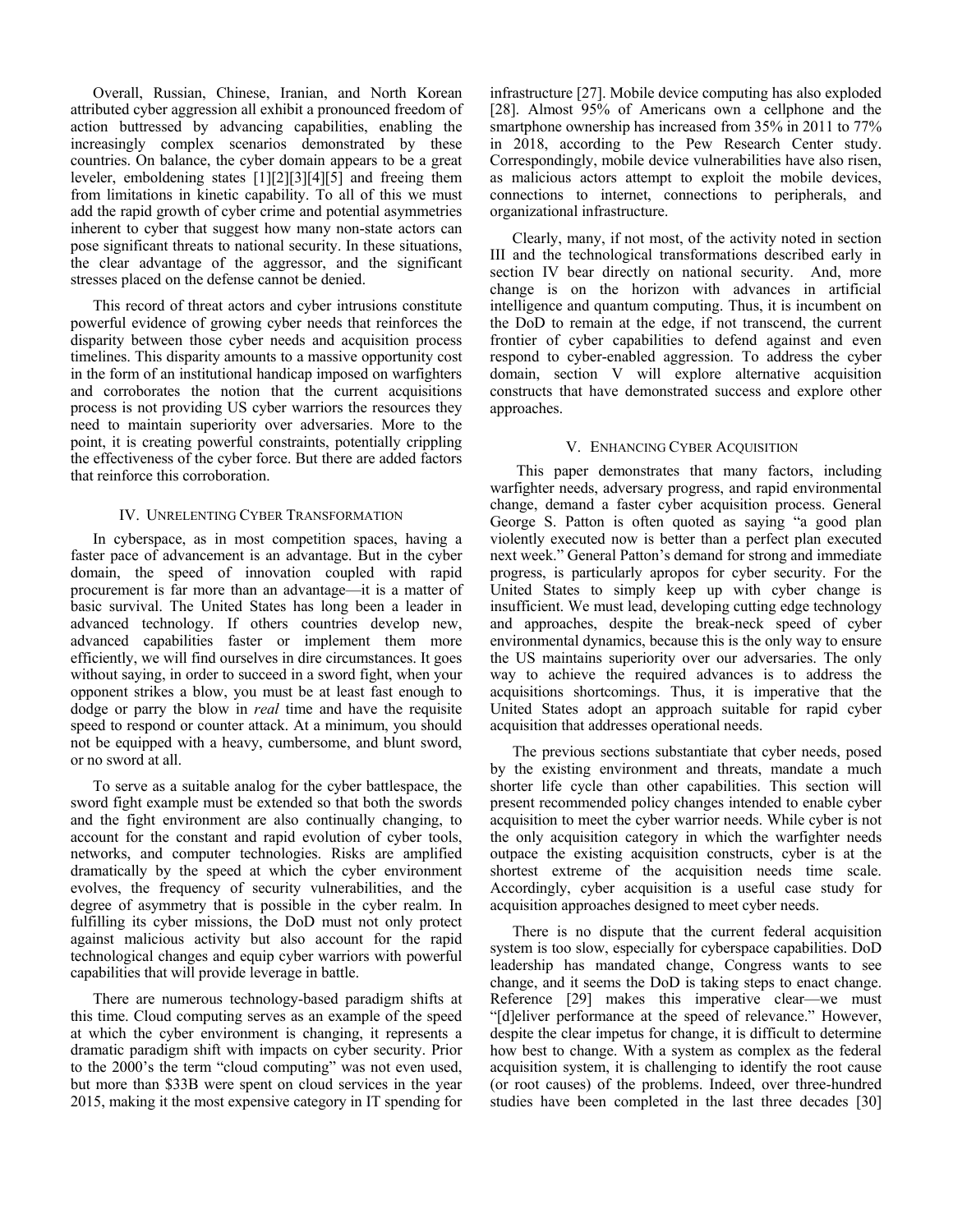resulting in hundreds of findings of inefficiency and recommendations for reform.

This section first discusses some of the recognized problems with the current acquisition system – especially with regard to cyberspace, next discusses some of the promising DoD acquisition pilot programs for delivering innovation faster, and ultimately makes three broad recommendations for reforming policy to better meet the DoD objective of delivering performance at the speed of relevance, especially in cyberspace—1. Manage rather than avoid risk—especially time-based risks, 2. Delegate authority to the lowest reasonable level, and 3. Treat different problems differently.

#### *A. The Existing System is Flawed*

*"Current [DoD] processes are not responsive to need; the Department is over-optimized for exceptional performance at the expense of providing timely decisions, policies, and capabilities to the warfighter [30]."*

As the above quote demonstrates, DoD leadership has identified a link between acquisition reform and national security – recognizing that our current processes put the warfighter at risk. However, while the DoD clearly recognizes that there is a problem, determining the necessary reforms to solve the problem is not as straightforward. That's not to say the DoD and Congress aren't trying to identify the problem and implement fixes. Since 1986, over 300 formal studies into the DoD acquisition system have been directed, both by the DoD and by Congress. Some of the findings of these studies are discussed below and represent some of the common complaints about what is wrong with the acquisition system.

For example, in [31], Congress directed the DoD to establish an advisory panel composed of recognized experts in acquisition and procurement policy from the public and private sectors. The "Section 809 Panel" is charged with reviewing acquisition regulations applicable to the DoD "with a view toward streamlining and improving the efficiency and effectiveness of the defense acquisition process and maintaining defense technology advantage" and providing related recommendations. [31]. Thus far, the Section 809 Panel has released one interim report [32] and two extensive volumes of findings and recommendations [33][34]. A third and final volume is scheduled for release in January 2019. Some of the Section 809 Panel findings are discussed below.

Unfortunately, most of the problems discussed below are not new. This paper cites reports going back as far as 1998, not because there is not more current literature, but because many of the points were as salient then as now. Several reports and studies draw similar conclusions. For example [29] quoted 1982 Congressional Testimony by Dr. Alice Rivlin (then the director of the Congressional Budget Office) and concluded that "[s]he could give that same testimony today, not change a single word, and still be accurate [29]."

The current system emphasizes rigid adherence to written process and systems over measurable outcomes and speed. This is not surprising where the volume of regulations, restrictions, and documentation is so vast and acquisition personnel are not trained to operational needs [30] because

acquisition personnel will focus on their area of specialty – the complex acquisition system. This emphasis leads to undesirable outcomes. For example, the "operations community is stuck with dead-end, stovepiped systems which are support nightmares and risk critical missions because, in part, the formal requirements process demands little more than that [35]."

The Section 809 Report made similar findings in [32], concluding that the acquisition system "creates obstacles to getting needed equipment and services" both by making the DoD an unattractive customer to non-traditional contractors and through "suffocating bureaucratic requirements [32]." As a result, the panel concluded that equipment needed today "may be either unavailable to the department or egregiously tardy, leading to genuine threats to the nation's security [32]."

Additionally, the complexity of the system is increasing, cost is increasing, and outcomes are declining. For [32] cites the 1986 Packard Report finding which essentially provided that excellence cannot be achieved with so many layers of bureaucracy. In response, the Section 809 Panel concluded that "compared to 1986, there are far more layers at DoD, to include even larger staffs, and too many regulations to count." [32]. The panel found that the "inescapable conclusion when viewing DoD acquisition as a whole . . . is that process wins out over results" and that "too frequently ancillary public policy objectives, often driven by statutes or executive orders, receive equal or greater priority than mission [32]."

Reference [30] reached a similar conclusion, finding that "DoD's acquisition system continues to take longer, cost more, and deliver fewer quantities and capabilities than originally planned [30]." Neither the Section 809 Panel nor the Defense Business Board (DBB) found fault in acquisition personnel themselves. Instead, the conclusion reached by both emphasized the unintentional nature of the bureaucratic creep swallowing efficiency and innovation within the DoD [31][35]. As stated by the DBB, the DoD acquisition system has "unintentionally evolved [to be extremely complex] over many years of well-intended policy and legislative changes." [30].

And, while the concept of bureaucratic delay and complexity impeding acquisitions is not new, the results are magnified when applied to the cyber acquisition landscape, where accelerated technology change highlights DoD inefficiencies. Even in 1998, the DoD recognized the need for improved speed of technology acquisitions, finding that "[t]oday, to be static is to become obsolete and at risk. Yet DoD management and oversight processes massively impede the dynamism DoD so desperately needs [35]." This limitation has not changed, as noted in [30] which found that "[c]yber and IT modernization cannot succeed under the current system due to the accelerated advances of technology and rapidly changing threats to those technologies. Cyber and IT modernization cannot succeed because the cycle times or 'spins' within Cyber and IT are far shorter than the time scale used by defense acquisition processes [30]."

Unfortunately, knowing that there is a problem and certain underlying causes for the problem are not always enough to implement solutions. And, in an acquisition system that is already riddled with regulations, suggesting more regulatory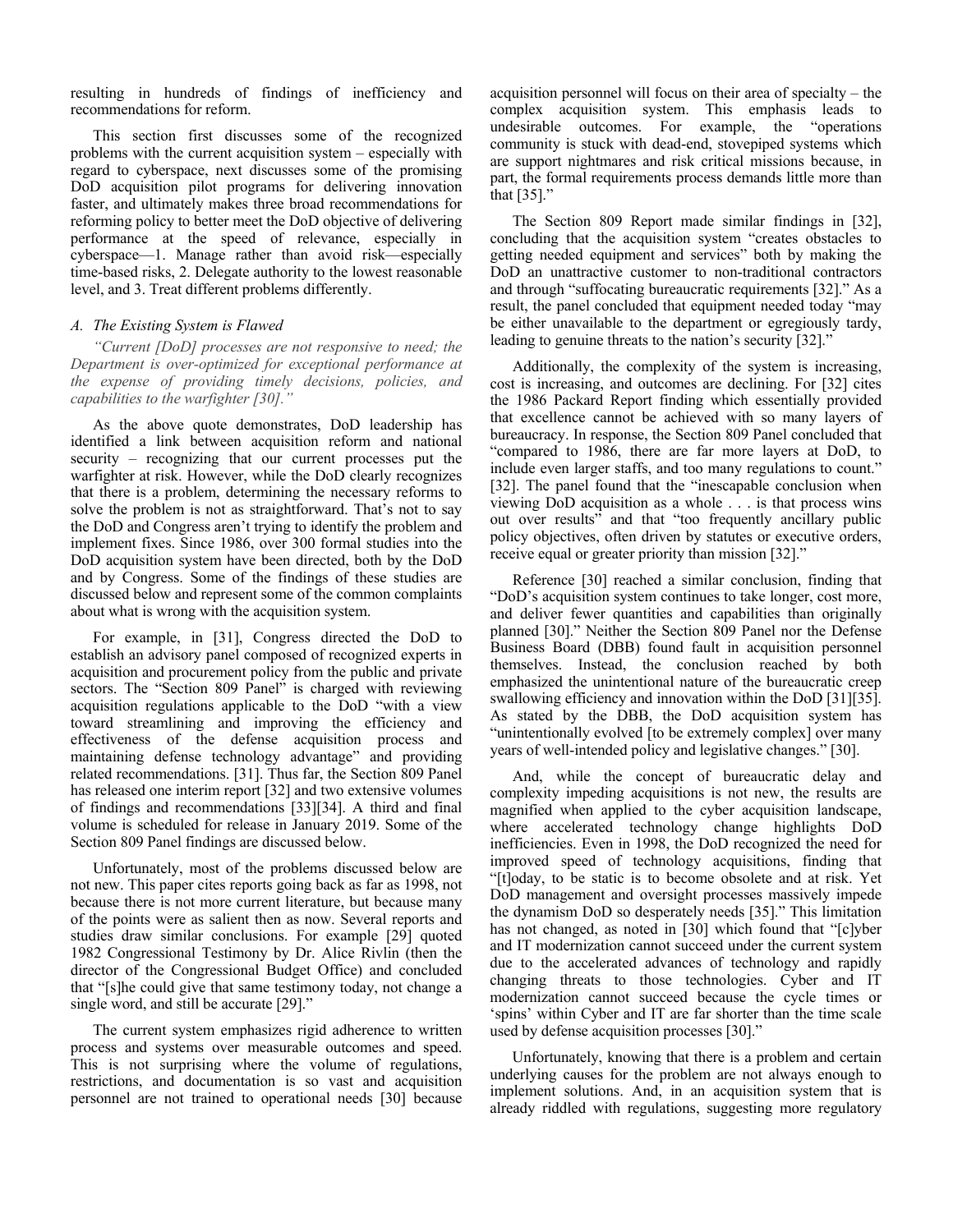change to address the problem has a high likelihood of unintended consequences. Indeed, if finding a solution were as easy as identifying the problem and a few of the underlying causes, there would not be reports dating back to 1986 describing many of the same issues the DoD acquisition system still faces today. However, as the next section will discuss, the DoD is making inroads on pilot programs investigating potential solutions. A lot of useful ideas can be gleaned from these efforts and they will inform the policy recommendations discussed at the end of this paper.

#### *B. DoD and Congress Want to Fix the System*

In recent years, DoD and Congress seem to be trying a new and innovative approach to solving the acquisition problem. Rather than just commissioning studies or rewriting regulations, the Government has been implementing many different pilot programs for specific types of acquisitions. Essentially, the Government is embracing innovation in the very policies they are using to promote innovation—by trying many different things that might fail at little cost, but will produce great benefits if they succeed. What's more, it appears that senior leadership is encouraging maximum use of these programs. For example, [36] states "[o]ur new authorities provide so many tools to be creative; using them should routinely be our default 'fast path.'" One of these expanded authorities, Other Transaction Authorities (OTA), is discussed in more detail below.

OTAs are basically an exception to the entire acquisition system. Whenever something goes wrong, it seems that the Government adds more oversight and regulations to ensure the same thing never happens again. In turn, this additional regulation and oversight slows down everything else in the acquisition system. For this reason, it seems that some of the best solutions are the ones that simply ignore the existing system altogether.<sup>[1](#page-5-0)</sup> OTA is one such authority. While OTAs have been around since 1994 [37], Congress recently increased their availability for use by expanding their applicability in 2015 [38] and authorizing simplified follow-on contracts for successful prototypes in 2016 [39]. As a result, OTAs have become a new go-to tool in the DoD and have led to rapid acquisitions of needed capability. For example, the Air Force used OTA to move certain planning operations from a whiteboard to a software-based solution saving over \$500,000 per day with only a \$2.2 million investment [40].

While increased use of OTA seems to be one of the most hopeful changes to Government acquisitions in some time, recent events demonstrate that even this innovate authority is still subject to some of the same onerous oversight as more traditional methods. For example, a recent OTA award by the Department of Defense Innovation Unit Experimental (DIUx) for cloud migration services was protested before the Government Accountability Office (GAO) [41]. Generally, the GAO does not review OTA agreements. However, in this case the GAO expanded its jurisdiction to include review of whether an agency's use of OTA is appropriate. This decision sets a precedent that OTA agreement awards can be reviewed by the GAO.

Moreover, this GAO decision essentially opens up all OTA awards to bid protests, even by those who were not original bidders to the OTA. And, even when GAO bid protests do not have merit, they generally delay contract award and performance by at least 100 days. Moreover, responding to a GAO bid protest is extremely time-consuming and is likely to set back all other efforts by the Government organization that is responding to the protest. In his analysis of the GAO decision, military acquisition policy expert, Bill Greenwalt, urged the DoD to fight the decision stating that if the decision is allowed to stand it will "ensure that China will dominate the future military application of quantum computing, artificial intelligence and machine learning, data analytics, biotechnology, robotics and autonomous operations [42]." Greenwalt's analysis is based on the willingness of innovative non-traditional contractors to do business with the DoD if doing so means litigating "one's way through a legal morass and hir[ing] an army of Washington consultants and lawyers to navigate through a constantly changing compliance process  $[42]$  $[42]$  $[42]$ ."<sup>2</sup>

#### *C. Policy Considerations to Improve Cyber Acquisitions*

As the above section demonstrates, the DoD has had some success in streamlining and improving acquisitions. However, there is more work to be done and the competing priorities of efficiency and oversight will continue to make progress challenging. Accordingly, this section discusses three ideas that can speed acquisitions today and can be used to analyze proposals for changes to policy and law to determine whether they are likely to help or hinder innovation and speed cyberspace acquisitions.

*1) Manage Rather than Avoid Risk – Especially Time-Based Risks*

#### *a) What's the idea?*

Consider time up-front as a real risk (balanced with other risks the acquisition system already considers) and understand that it is better to fail fast and early when your strategy permits it. Risk cannot be fully avoided, so it must instead be managed. Moreover, mitigating every single risk at the expense of speed is not actually a safe option, it is just very slow failure. This idea is central to [29] which states "[t]he current bureaucratic approach, centered on exacting thoroughness and minimizing risk above all else, is proving to be increasingly unresponsive"

<span id="page-5-1"></span><span id="page-5-0"></span><sup>&</sup>lt;sup>1</sup> Interestingly, [30] suggests just that  $-$  zero-basing the entire system. As nice as it sounds to scrap all existing regulations and oversight and start over from scratch for all acquisition programs, there is a high likelihood of unintended consequences and confusion. Additionally, Congress is unlikely to endorse a solution that substantially limits congressional oversight.

<sup>&</sup>lt;sup>2</sup> The DoD Inspector General is also investigating a different DIUx purchase in an after-the-fact audit [43]. However, this type of audit might be preferable to increased oversight upfront as it allows DoD leadership to fairly assess acquisition risks in a way that does not slow down the acquisition efforts. Nothing that the DoD Inspector General has done here appears to have interfered with the aggressive acquisition schedule achieved by DIUx [44].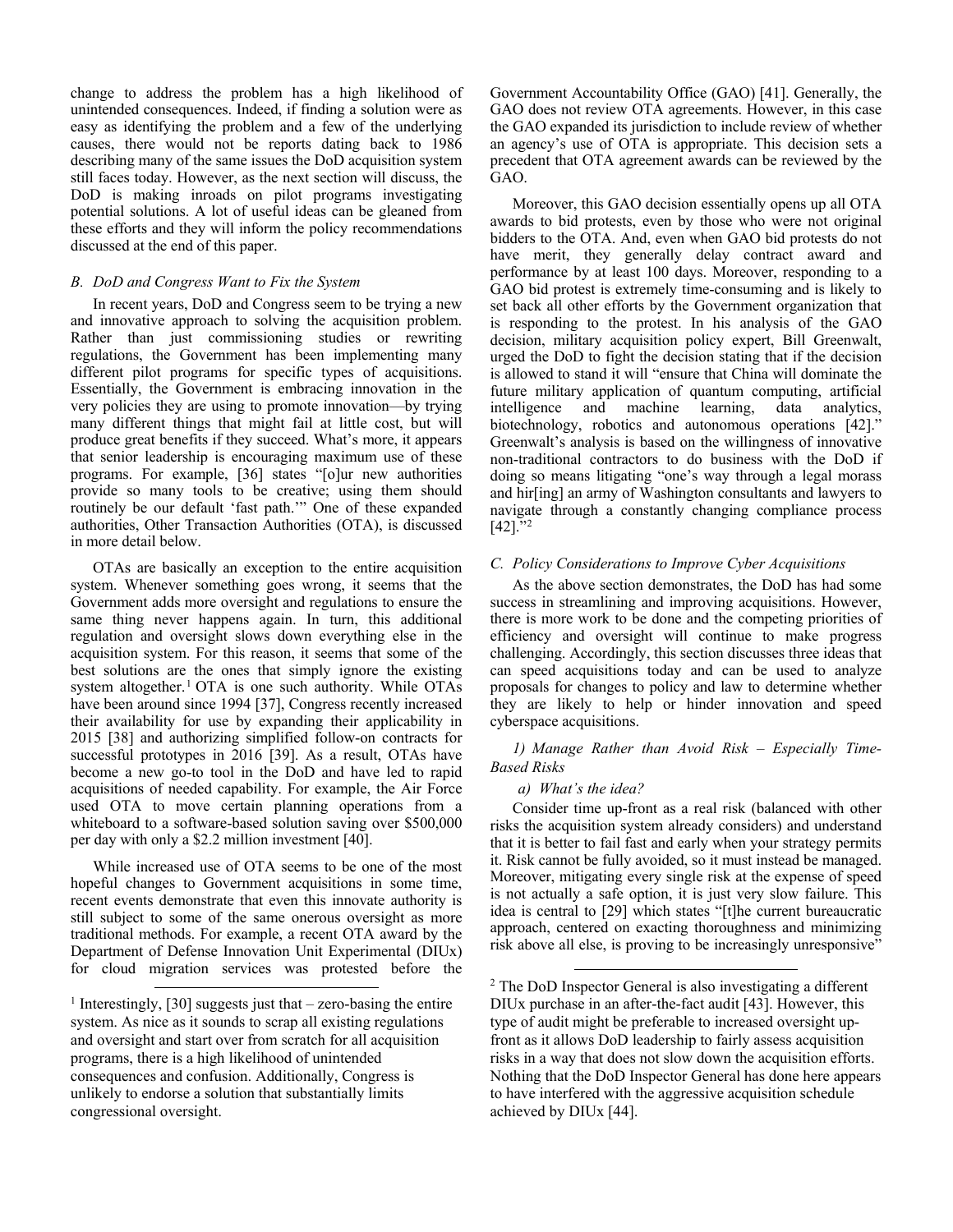[29] and was also identified in [30] which found that "[m]ultiple layers of legislation and DoD internal reforms have had the unintended consequence of orienting the process to avoiding mistakes rather than timely delivery of war fighter capabilities at a reasonable cost."

#### *b) What can we do today?*

The good news is that there is nothing in existing regulations that explicitly requires that DoD acquisitions be slow and risk averse. Indeed, there are high-performing organizations within the DoD that move quickly within the existing regulations. One example of this is the Special Operations Forces Command (SOCOM). While the SOCOM acquisition model is widely believed to operate on different principles than the rest of the DoD, this belief is largely unfounded [45]. Instead, SOCOM culture emphasizes speed of delivery within its acquisition process. Additionally, SOCOM "accepts more risk in program execution than is typical of the larger services [45]." This is at least in part due to the overall small size of most SOCOM projects. Indeed, James Geurts, former SOCOM acquisition executive, is quoted as saying "[v]elocity is my combat advantage. Iteration speed is what I'm after, because if I can go five times faster than you, I can fail four times and still beat you to the target . . . That's really what we're going after here [45]." The Air Force seems to be encouraging this as well. A recent memo to the acquisition workforce states "[p]rototyping makes discovery your friend, allowing smart risk-taking and design exploration prior to subsequent procurement and fielding decisions. So it's okay to fail here—fully or partially—because subsequent steps provide a safety net. As long as the risk versus reward of pursuing Y makes sense, you're ready for the next step [36]."

#### *c) What should we consider in the future?*

Future policy should go further to emphasize risk management rather than risk avoidance. Training and policy should emphasize tailoring acquisition strategies to balance risk appropriate to the overall goal and budget. Additionally, policy should make clear what is by-law required and what is required only by policy so that waivers can be sought as quickly and efficiently as possible when a particular effort would benefit from an exception to policy. As emphasized in [29], the DoD "is committed to changes in authorities, granting of waivers, and securing external support for streamlining processes and organizations" and policy should be written to encourage making such requests [29].

# *2) Delegate Authority to the Lowest Reasonable Level*

## *a) What's the idea?*

Aggressively delegate authority to the lowest reasonable levels and design programs to be smaller and thus allow lower delegation. Decision-makers who are closest to the requirements are likely to be in the best position to evaluate available options and strategies and manage overall risk. Additionally, decision-makers at lower levels are more accessible if changes to the acquisition strategy are needed or if requirements change. Not delegating means that people who don't really "get" the problem are often in charge of leading the procurement. This leads to rigidity in requirements. While certain requirements might be considered "nice to have" in the

field, they can be treated as deal breakers for very senior leaders who are leading the overall acquisition.

# *b) What can we do today?*

Senior leaders often have the discretion to delegate and choose not to. To enact these changes today, senior leaders should aggressively delegate within the limits of existing policy. Decision-makers at lower levels should seek delegation from their leadership. Once again, the SOCOM acquisition culture provides a good example. In February 2018, SOCOM acquisition executive, James H. Smith explained, "[w]e've been fortunate to have an amazingly consistent leadership philosophy for the last 20 years: Clearly communicate our expectations for risk management and empower the team to make decisions at the appropriate level [45]." The rest of the DoD should follow that example.

#### *c) What should we consider in the future?*

While Congress has created many flexible authorities and flexible funding mechanisms, they are often held only at the highest level of the services and not delegated or available to lower-level decision-makers and thus are inaccessible to operational commanders. Congress could include a requirement that new authorities be delegated to lower levels. Additionally, law and policy could be crafted to carve out clear and mandatory exceptions to oversight and review requirements for certain types of small projects. Additionally, the Section 809 Panel offered three suggestions for a more agile structure: 1. "repeal statutorily mandated offices," 2. "eliminate military service- and departmental-level oversight that is not value-added," and 3. "reorganize the acquisition enterprise form program-centric to portfolio driven." [34]

Finally, Congress and senior leaders are hesitant to eliminate policies that offer oversight into lower-level efforts and safeguards that lower risk of fraud or simple bad-decisions. However, Congress and policy-makers should consider implementing oversight mechanisms, such as post-award audits, that do not interfere with efficiency and innovation. While these mechanisms have the disadvantage of not being able to prevent harm from specific acquisitions, they have a distinct advantage of having more accurate data rather than speculation.

#### *3) Treat Different Problems Differently*

# *a) What's the idea?*

While on its face this idea might sound tautological, recognizing that different requirements have different risks and need different acquisition approaches is not a concept that is ingrained within the DoD. Interestingly, from 1965 through 1996, DoD Information Technology (IT) purchases were treated differently than other requirements. [46] However, beginning in 1996, IT acquisition policies were consolidated with non-IT policies ironically for the purpose of streamlining the process [46]. The end result is that the DoD purchases software in the same way that it purchases fighter jets, submarines, and janitorial services and this process can take "7-10 years from planning to delivery [47]." This finding is echoed by the Section 809 panel who found "[t]he acquisition system is inflexible and takes a one-size-fits-all approach. Dissimilar products or services are acquired using the same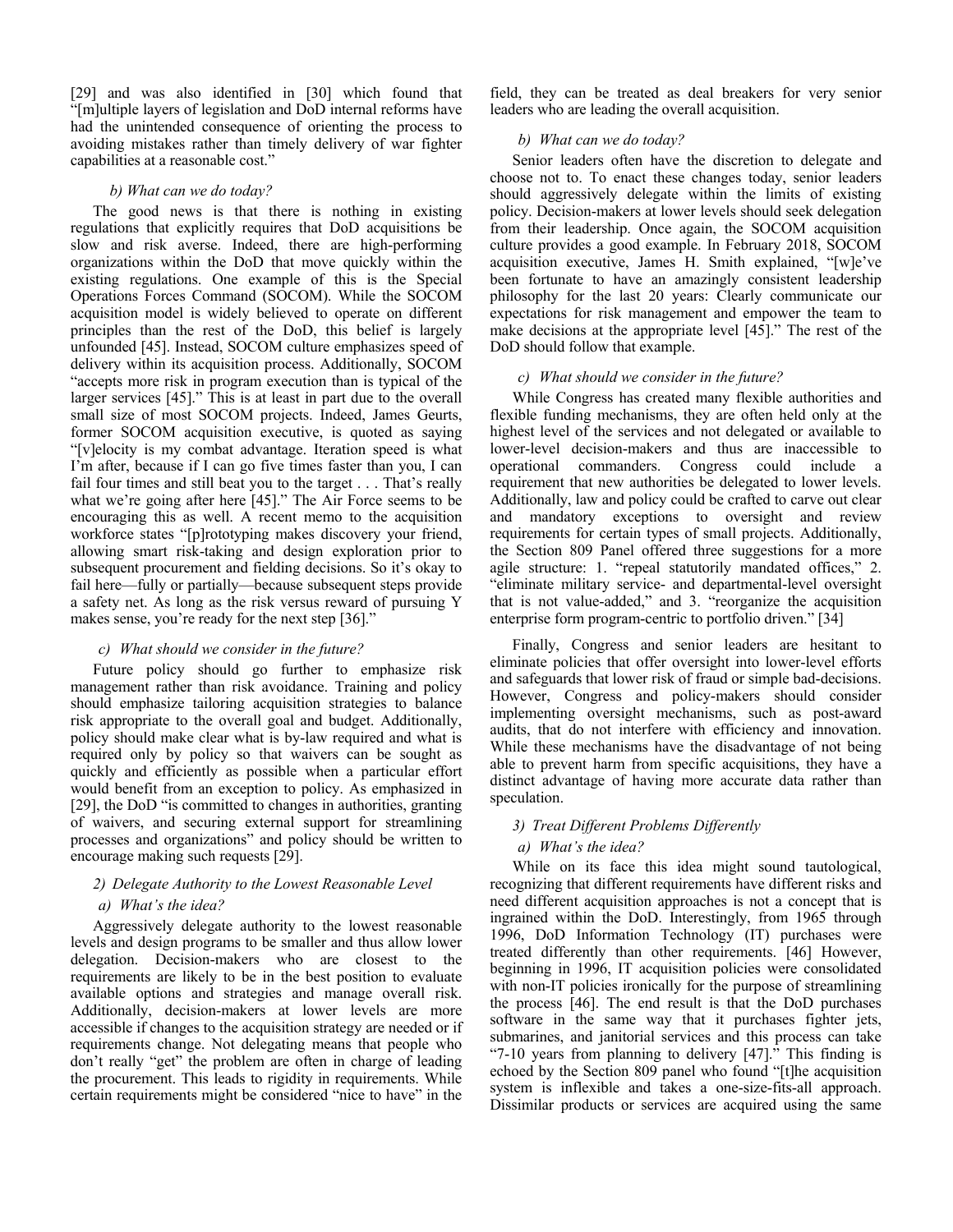processes [33]." And, even though acquisition policy is designed to be tailored, studies have shown that "there is a long-standing reluctance to deviate from standard weapon system acquisition processes, and acquisition personnel are not trained or led to differentiate the unique aspects of IT acquisition [46]."

These distinctions go further than just IT versus traditional weapon systems. Within IT itself, there are nuanced differences. For example, the distinction between traditional IT acquisitions and support to cyber operations. As explained by the DBB, while traditional computer applications are "created to perform a function," cyber capabilities "act on and change the functioning of software and hardware." [30]. Accordingly, cyber capability development "is to traditional software acquisition as writing a book is to buying a book." [30] There are also fundamental differences between acquiring hardware and software because software generally requires frequent updates and patching while hardware is largely static after purchase[.3](#page-7-0)

#### *b) What can we do today?*

Take advantage of existing permissions to tailor acquisitions based on requirements, avoid treating template documents as mandatory, and ask for waivers to mandatory policies that are not value-added for your particular acquisition. For example, [48] makes it clear that acquisition teams should assume that strategies or procedures that are "in the best interests of the Government and . . . not addressed in the FAR, not prohibited by law [or policy], that the strategy, practice, policy or procedure is a permissible exercise of authority." This idea is supported by [36] which states "[t]he key is common-sense tailoring to the needs of your prototype and potential subsequent procurement."

#### *c) What should we consider in the future?*

Many of the current priorities for reform are seemingly contradictory. For example, in October 2017, Secretary of Defense, Jim Mattis, sent guidance to all DoD personnel highlighting three lines of effort to enable the DoD to "remain the world's preeminent fighting force [49]." The final line of effort was directed at DoD business reforms and included a number of efforts such as developing a "culture of rapid and meaningful innovation" and protecting infrastructure [49]. While on its face, these requirements may seem contradictory (how can you move fast if you need to ensure every minor acquisition won't damage infrastructure?), if you apply the above principle of treating different requirements differently, they do not have to contradict. The bottom line is, we cannot fix everything in one unified system. With over 300 studies and hundreds of recommendations, we must recognize that different problems need different solutions that balance different risks. Accordingly, future reform efforts should more explicitly address differing risk profiles and blanket prohibitions or requirements which apply to all DoD

acquisitions should be avoided or eliminated whenever possible.

#### ACKNOWLEDGMENT

The authors would like to thank Steven Anderson for his vision and leadership that led to this collaboration, out of which our efforts arose.

#### **REFERENCES**

- [1] Anthe et al, "Microsoft Security Intelligence Report Volume 21, January through June 2016", Microsoft, vol 21, pp. 1-144, 2016.
- [2] Agrawal et al, "Microsoft Security Intelligence Report Volume 23", Microsoft, vol 23, pp. 1-56, 2018.
- [3] https://www.cfr.org/interactive/cyber-operations/cyber-operationsincidents.csv
- [4] Avena et al, "Microsoft Security Intelligence Report Volume 22, January through March 2017", Microsoft, vol 22, pp. 1-40, 2017.
- [5] The VERIS Community Database, http://veriscommunity.net/vcdb.html
- [6] https://www.defensenews.com/land/2017/12/07/army-looks-to-cuttypical-acquisition-timeline-in-half/
- [7] Under Secretary of Defense, Acquisition, Technology, and Logistics, "Performance of the Defense Acquisition System: 2016 Annual Report", Washington, DC, Department of Defense.
- [8] Defense Business Board, Report to the Secretary of Defense, Linking and Streamlining the Defense Requirements, Acquisition, and Budget Processes, Report FY 12-02, 2012.
- [9] Testimony of LTG Edward C. Cardon, Maj Gen Daniel J. O'Donohue, ADM Michael S. Rogers, VADM Jan E. Tighe, and Maj Gen Burke E. Wilson, "Cyber Operations: Improving the Military Cybersecurity Posture in an Uncertain Threat Environment", Hearing before the Subcommittee on Emerging Threats and Capabilities, of the House Committee on Armed Services", 114th Cong., 2015.
- [10] https://www.wired.com/2016/04/gods-green-earth-b-52-still-service/
- [11] https://www.lawfareblog.com/legal-aspects-hybrid-warfare
- [12] https://www.businessinsider.com/china-social-credit-systempunishments-and-rewards-explained-2018-4
- [13] https://foreignpolicy.com/2018/04/03/life-inside-chinas-social-creditlaboratory/
- [14] https://www.fireeye.com/blog/threat-research/2018/03/suspectedchinese-espionage-group-targeting-maritime-and-engineeringindustries.html
- [15] https://www.pwc.co.uk/issues/cyber-security-dataprivacy/insights/operation-cloud-hopper.html
- [16] https://www.secureworks.com/research/bronze-butler-targets-japanesebusinesses
- [17] https://www.wired.com/2016/06/revealed-yet-another-chinese-grouphacking-countrys-economic-bottom-line/
- [18] https://www.reuters.com/article/us-usa-cyber-chinaindictments/siemens-trimble-moodys-breached-by-chinese-hackers-u-scharges-idUSKBN1DR26D
- [19] https://www.wired.com/story/iran-cyberattacks-us-universitiesindictment/
- [20] https://www.bbc.com/news/uk-41622903
- [21] https://www.infosecurity-magazine.com/news/copykittens-a-new-reportdetails/
- [22] https://researchcenter.paloaltonetworks.com/2017/11/unit42-muddyingthe-water-targeted-attacks-in-the-middle-east/
- [23] https://blog.talosintelligence.com/2018/01/korea-in-crosshairs.html
- [24] https://en.wikipedia.org/wiki/WannaCry\_ransomware\_attack
- [25] https://www.symantec.com/security-center/writeup/2017-051310-3522- 99
- [26] https://www.fireeye.com/blog/threat-research/2017/10/north-koreanactors-spear-phish-us-electric-companies.html

<span id="page-7-0"></span><sup>&</sup>lt;sup>3</sup> This list could continue with increasing granularity including commercial software versus custom software, different types of cyber operations software, business systems versus logistics systems, and many other differences.